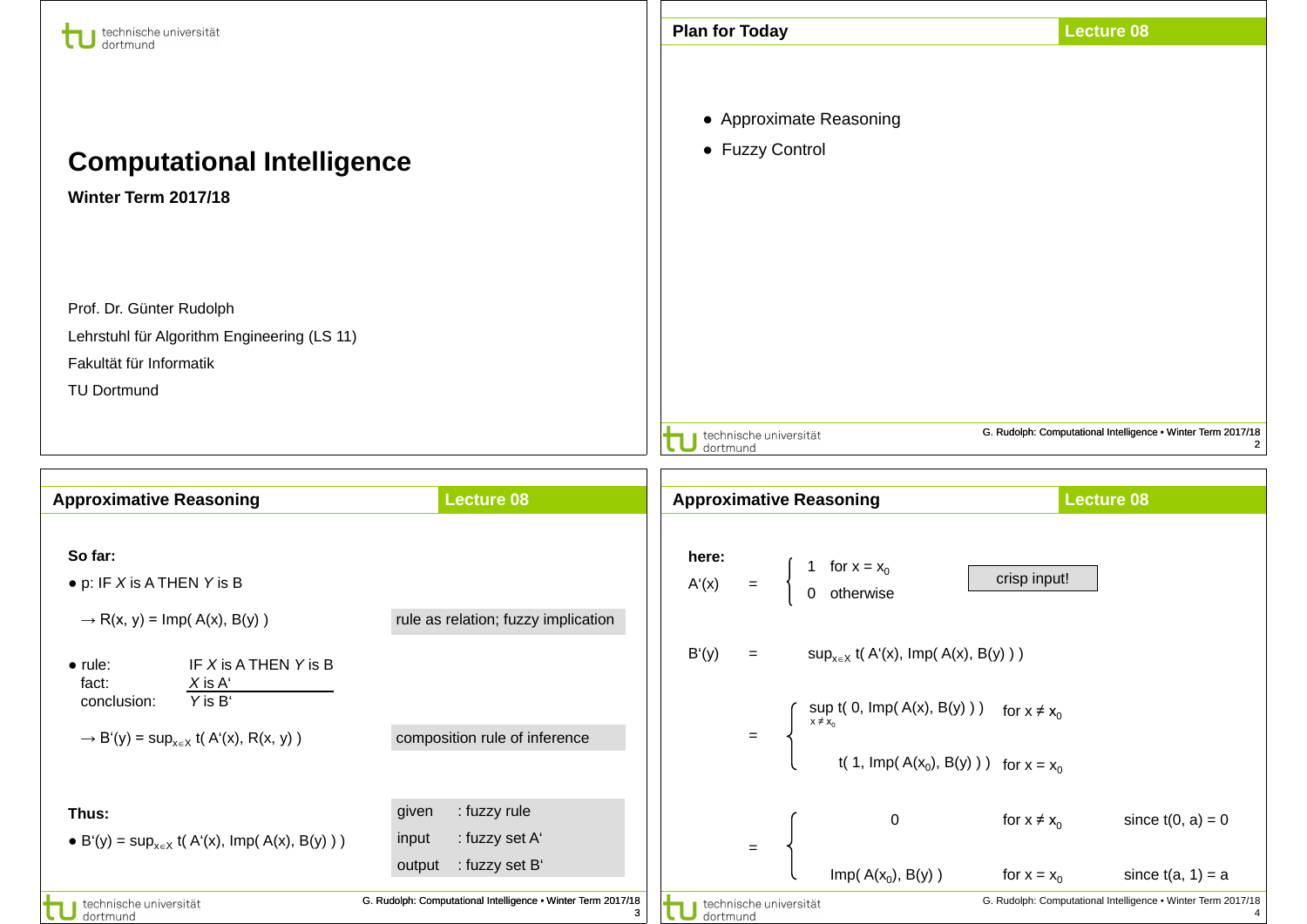| <b>Approximative Reasoning</b>                                                                                                                                                                                                                                                                                                                                                                                                                                                                                                                                                                                                                                                                                                                                                                                                            | <b>Lecture 08</b>                                                                      | <b>Approximative Reasoning</b>                                                                                                                                                                                                                                                                                                                                                                                       | <b>Lecture 08</b>                                                                                                                                                                                                                                                                                                                                                                                                         |
|-------------------------------------------------------------------------------------------------------------------------------------------------------------------------------------------------------------------------------------------------------------------------------------------------------------------------------------------------------------------------------------------------------------------------------------------------------------------------------------------------------------------------------------------------------------------------------------------------------------------------------------------------------------------------------------------------------------------------------------------------------------------------------------------------------------------------------------------|----------------------------------------------------------------------------------------|----------------------------------------------------------------------------------------------------------------------------------------------------------------------------------------------------------------------------------------------------------------------------------------------------------------------------------------------------------------------------------------------------------------------|---------------------------------------------------------------------------------------------------------------------------------------------------------------------------------------------------------------------------------------------------------------------------------------------------------------------------------------------------------------------------------------------------------------------------|
| Lemma:<br>a) $t(a, 1) = a$<br>b) $t(a, b) \leq min \{a, b\}$<br>c) $t(0, a) = 0$<br>Proof:<br>ad a) Identical to axiom 1 of t-norms.<br>ad b) From monotonicity (axiom 2) follows for $b \le 1$ , that $t(a, b) \le t(a, 1) = a$ .<br>Commutativity (axiom 3) and monotonicity lead in case of $a \le 1$ to<br>$t(a, b) = t(b, a) \le t(b, 1) = b$ . Thus, $t(a, b)$ is less than or<br>equal to a as well as b, which in turn implies $t(a, b) \leq min\{a, b\}$ .<br>ad c) From b) follows $0 \le t(0, a) \le \min\{0, a\} = 0$ and therefore $t(0, a) = 0$ .                                                                                                                                                                                                                                                                           | by a)                                                                                  | <b>Multiple rules:</b><br>IF X is $A_1$ , THEN Y is $B_1$<br>IF X is $A_2$ , THEN Y is $B_2$<br>IF X is $A_3$ , THEN Y is $B_3$<br>IF X is $A_n$ , THEN Y is $B_n$<br>X is A'<br>Y is B'<br><b>Multiple rules for crisp input:</b> $x_0$ is given<br>$B_1(y) = Imp_1(A_1(x_0), B_1(y))$<br>$B_n'(y) = Imp_n(A_n(x_0), B_n(y))$<br>aggregate! $\Rightarrow B'(y) = \text{aggr}\{B_1'(y), , B_n'(y)\}\$ , where aggr = | $\rightarrow$ R <sub>1</sub> (x, y) = lmp <sub>1</sub> (A <sub>1</sub> (x), B <sub>1</sub> (y))<br>$\rightarrow$ R <sub>2</sub> (x, y) = lmp <sub>2</sub> (A <sub>2</sub> (x), B <sub>2</sub> (y))<br>$\rightarrow$ R <sub>3</sub> (x, y) = lmp <sub>3</sub> (A <sub>3</sub> (x), B <sub>3</sub> (y))<br>$\rightarrow R_n(x, y) = Imp_n(A_n(x), B_n(y))$<br>aggregation of rules or<br>local inferences necessary!<br>min |
| technische universität<br>dortmund<br><b>Approximative Reasoning</b>                                                                                                                                                                                                                                                                                                                                                                                                                                                                                                                                                                                                                                                                                                                                                                      | G. Rudolph: Computational Intelligence • Winter Term 2017/18<br>5<br><b>Lecture 08</b> | technische universität<br>dortmund<br><b>Approximative Reasoning</b>                                                                                                                                                                                                                                                                                                                                                 | max<br>G. Rudolph: Computational Intelligence • Winter Term 2017/18<br><b>Lecture 08</b>                                                                                                                                                                                                                                                                                                                                  |
| FITA: "First inference, then aggregate!"<br>1. Each rule of the form IF X is $A_k$ THEN Y is $B_k$ must be transformed by<br>an appropriate fuzzy implication $Imp_k(\cdot, \cdot)$ to a relation $R_k$ :<br>$R_k(x, y) = Im p_k(A_k(x), B_k(y)).$<br>2. Determine $B_k(y) = R_k(x, y) \circ A'(x)$ for all $k = 1, , n$ (local inference).<br>3. Aggregate to $B'(y) = \beta(B_1'(y), , B_n'(y))$ .<br><b>FATI: "First aggregate, then inference!"</b><br>1. Each rule of the form IF X ist $A_k$ THEN Y ist $B_k$ must be transformed by<br>an appropriate fuzzy implication $Imp_k(\cdot, \cdot)$ to a relation $R_k$ :<br>$R_k(x, y) = Imp_k(A_k(x), B_k(y)).$<br>2. Aggregate R <sub>1</sub> , , R <sub>n</sub> to a <b>superrelation</b> with aggregating function $\alpha(\cdot)$ :<br>$R(x, y) = \alpha(R_1(x, y), , R_n(x, y)).$ |                                                                                        | 1. Which principle is better? FITA or FATI?<br>2. Equivalence of FITA and FATI?<br>FITA:<br>$B'(y) = \beta(B_1'(y), , B_n'(y))$<br>= $\beta$ ( R <sub>1</sub> (x, y) $\circ$ A <sup>1</sup> (x), , R <sub>n</sub> (x, y) $\circ$ A <sup>1</sup> (x))<br><b>FATI:</b><br>$B'(y) = R(x, y) \circ A'(x)$<br>= $\alpha$ ( R <sub>1</sub> (x, y), , R <sub>n</sub> (x, y) ) $\circ$ A <sup>t</sup> (x)                    |                                                                                                                                                                                                                                                                                                                                                                                                                           |
| 3. Determine B'(y) = $R(x, y) \circ A'(x)$ w.r.t. superrelation (inference).<br>technische universität<br>dortmund                                                                                                                                                                                                                                                                                                                                                                                                                                                                                                                                                                                                                                                                                                                        | G. Rudolph: Computational Intelligence . Winter Term 2017/18                           | technische universität<br>dortmund                                                                                                                                                                                                                                                                                                                                                                                   | G. Rudolph: Computational Intelligence • Winter Term 2017/18                                                                                                                                                                                                                                                                                                                                                              |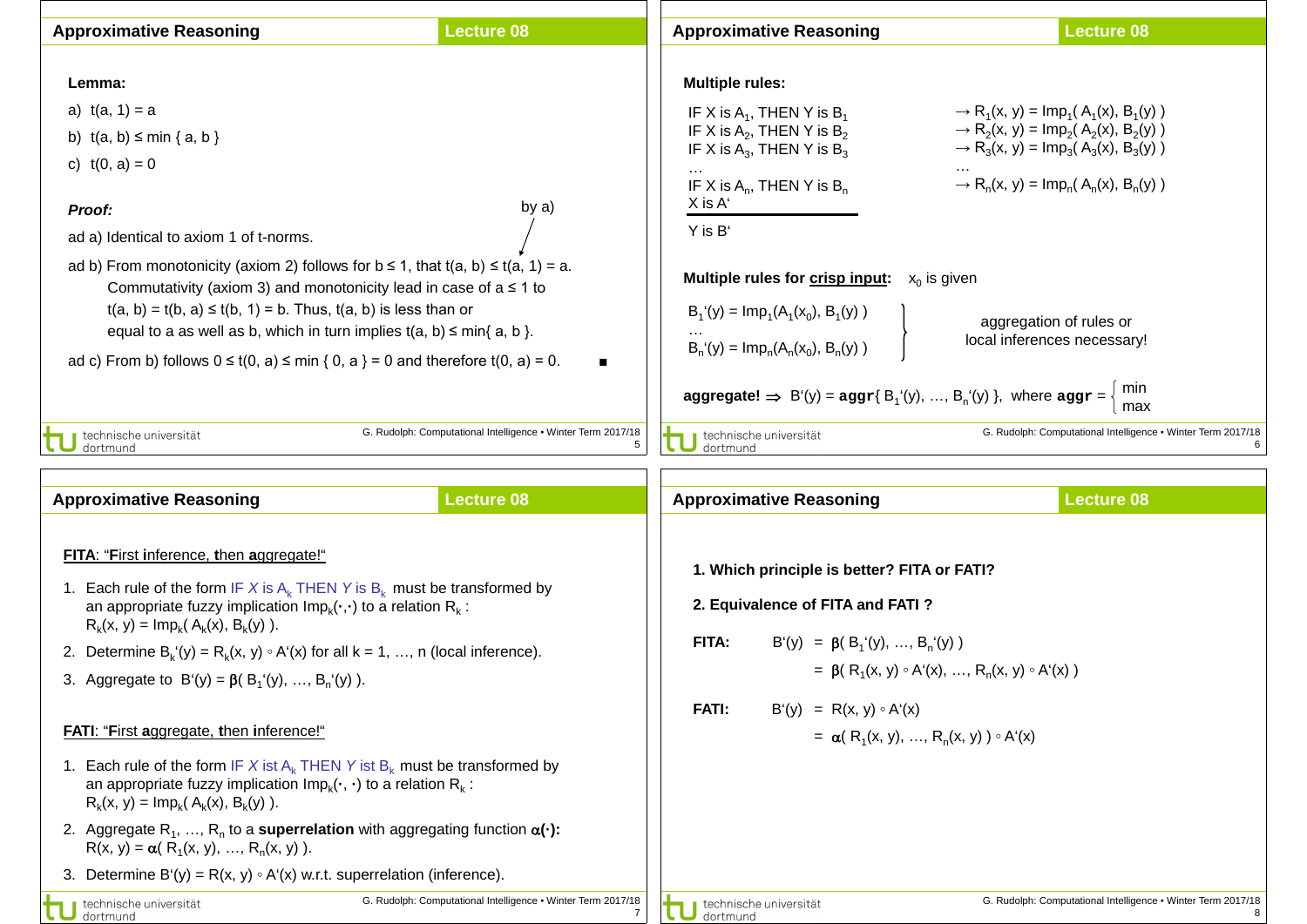| <b>Approximative Reasoning</b>                                                                                                                                                                                                                                                                                                                            | <b>Lecture 08</b>        | <b>Approximative Reasoning</b>                                                                                                                                                                                                                                                                                    | <b>Lecture 08</b>     |  |
|-----------------------------------------------------------------------------------------------------------------------------------------------------------------------------------------------------------------------------------------------------------------------------------------------------------------------------------------------------------|--------------------------|-------------------------------------------------------------------------------------------------------------------------------------------------------------------------------------------------------------------------------------------------------------------------------------------------------------------|-----------------------|--|
| special case:<br>1 for $x = x_0$<br>0 otherwise<br>crisp input!<br>$=$<br>A'(x)<br>On the equivalence of FITA and FATI:<br>FITA:<br>$B'(y) = \beta(B_1'(y), , B_n'(y))$                                                                                                                                                                                   |                          | • AND-connected premises<br>IF $X_1 = A_{11}$ AND $X_2 = A_{12}$ AND  AND $X_m = A_{1m}$ THEN Y = B <sub>1</sub><br>IF $X_n = A_{n1}$ AND $X_2 = A_{n2}$ AND  AND $X_m = A_{nm}$ THEN $Y = B_n$<br>reduce to single premise for each rule k:<br>$A_k(x_1,,x_m) = min \{A_{k1}(x_1), A_{k2}(x_2), , A_{km}(x_m)\}$ | or in general: t-norm |  |
| = $\beta$ ( Imp <sub>1</sub> (A <sub>1</sub> (x <sub>0</sub> ), B <sub>1</sub> (y)), , Imp <sub>n</sub> (A <sub>n</sub> (x <sub>0</sub> ), B <sub>n</sub> (y)))<br><b>FATI:</b><br>$B'(y) = R(x, y) \circ A'(x)$<br>= $\sup_{x \in X} f(A'(x), R(x, y))$<br>$= R(x_0, y)$<br>$= \alpha(\text{Imp}_1(A_1(x_0), B_1(y)), , \text{Imp}_n(A_n(x_0), B_n(y)))$ | (from now: special case) | • OR-connected premises<br>IF $X_1 = A_{11}$ OR $X_2 = A_{12}$ OR  OR $X_m = A_{1m}$ THEN Y = B <sub>1</sub><br>IF $X_n = A_{n1}$ OR $X_2 = A_{n2}$ OR  OR $X_m = A_{nm}$ THEN $Y = B_n$<br>reduce to single premise for each rule k:<br>$A_k(x_1,,x_m) = max \{ A_{k1}(x_1), A_{k2}(x_2), , A_{km}(x_m) \}$      | or in general: s-norm |  |
| evidently: sup-t-composition with arbitrary t-norm and $\alpha(\cdot) = \beta(\cdot)$<br>G. Rudolph: Computational Intelligence . Winter Term 2017/18<br>technische universität<br>dortmund                                                                                                                                                               |                          | G. Rudolph: Computational Intelligence • Winter Term 2017/18<br>technische universität<br>10<br>dortmund                                                                                                                                                                                                          |                       |  |
| <b>Approximative Reasoning</b>                                                                                                                                                                                                                                                                                                                            | <b>Lecture 08</b>        | <b>Approximative Reasoning</b>                                                                                                                                                                                                                                                                                    | <b>Lecture 08</b>     |  |

- **important:** ● if rules of the form **IF** *X* **is A THEN** *Y* **is B** interpreted as logical implication
- $\Rightarrow$  R(x, y) = Imp(A(x), B(y)) makes sense
- we obtain:  $B'(y) = \sup_{x \in X} f(A'(x), R(x, y))$
- $\Rightarrow$  the worse the match of premise A'(x), the larger is the fuzzy set B'(y)
- $\Rightarrow$  follows immediately from axiom 1: a  $\leq$  b implies Imp(a, z)  $\geq$  Imp(b, z)

## **interpretation of output set B'(y):**

- $\bullet$  B'(y) is the set of values that are still possible
- each rule leads to an additional restriction of the values that are still possible
- $\Rightarrow$  resulting fuzzy sets B'<sub>k</sub>(y) obtained from single rules must be mutually intersected!
- $\Rightarrow$  aggregation via  $B'(y) = min \{ B_1'(y), ..., B_n'(y) \}$

 can be chosen as required for desired interpretation. ● frequent choice (especially in fuzzy control):

● if rules of the form **IF** *X* **is A THEN** *Y* **is B** are not interpreted as logical

 $R(x, y) = Fct(A(x), B(y))$ 

 $-R(x, y) = min \{ A(x), B(x) \}$  Mamdani – "implication"

implications, then the function  $Fct(\cdot)$  in

- $-R(x, y) = A(x) \cdot B(x)$  Larsen "implication"
- 
- $\Rightarrow$  of course, they are no implications but specific t-norms!
- $\Rightarrow$  thus, if relation R(x, y) is given, then the *composition rule of inference*

B'(y) = A'(x) ∘ R(x, y) = sup<sub>x∈X</sub> min { A'(x), R(x, y) }

still can lead to a conclusion via fuzzy logic.

technische universität dortmund

**important:**

11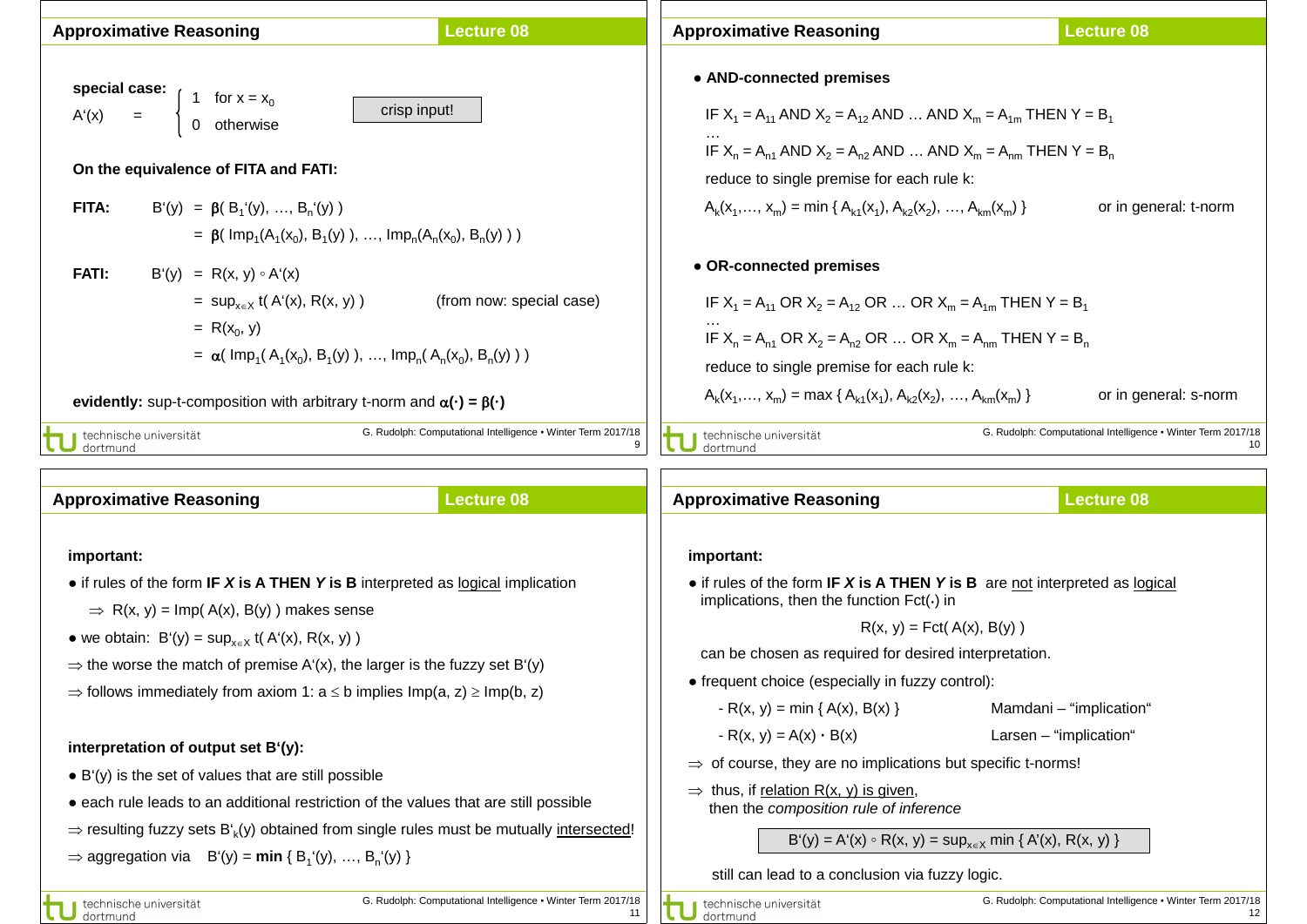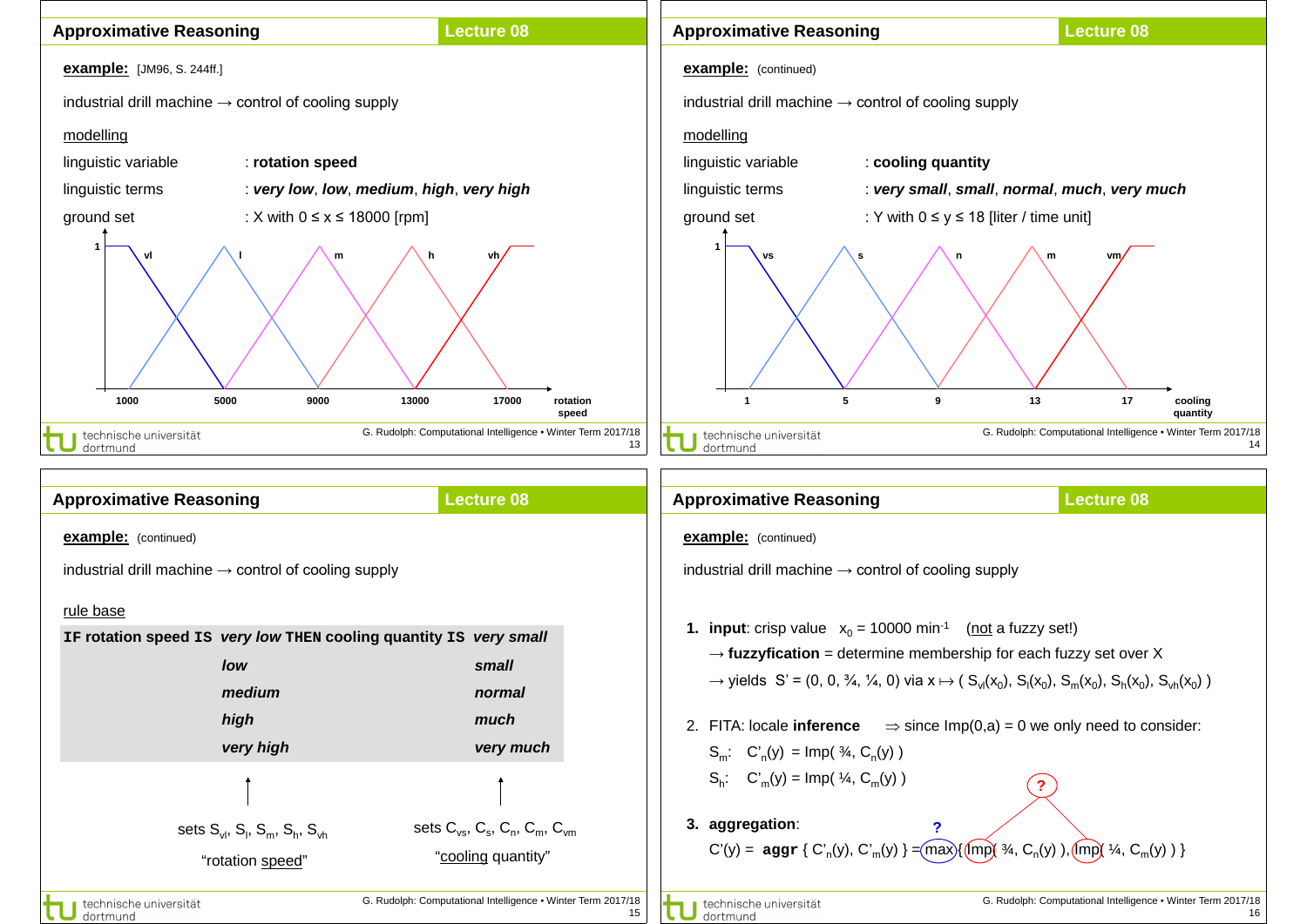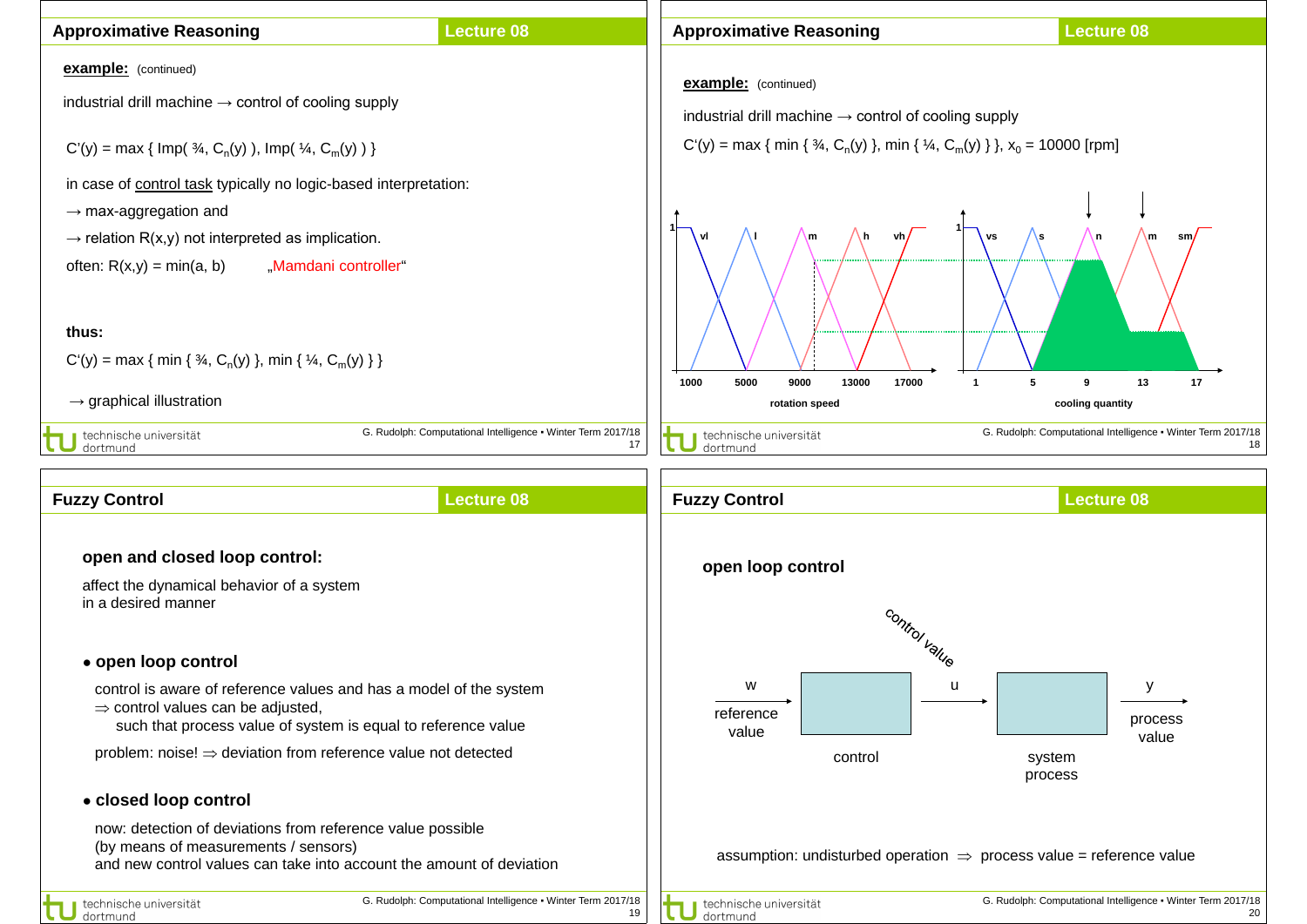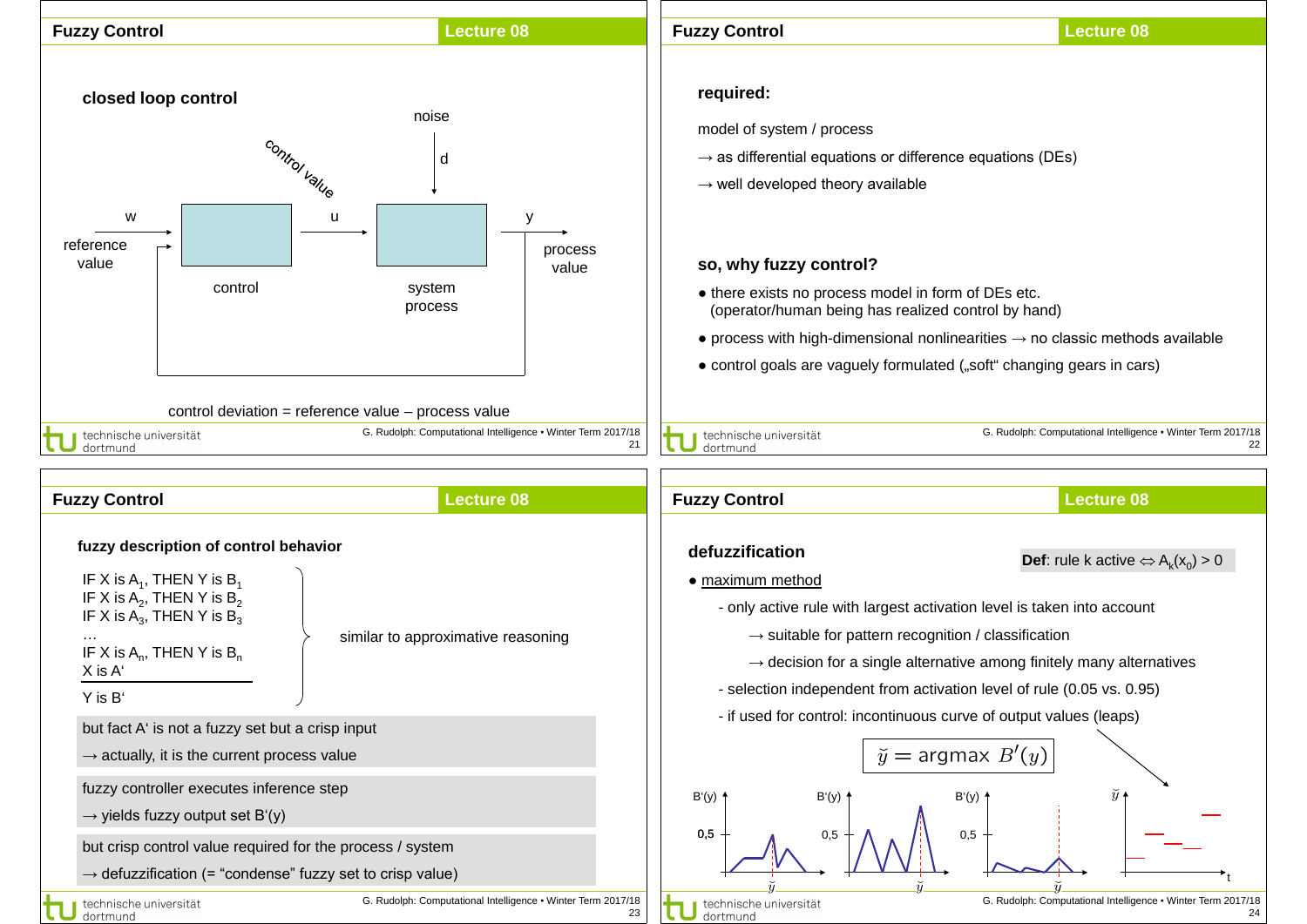